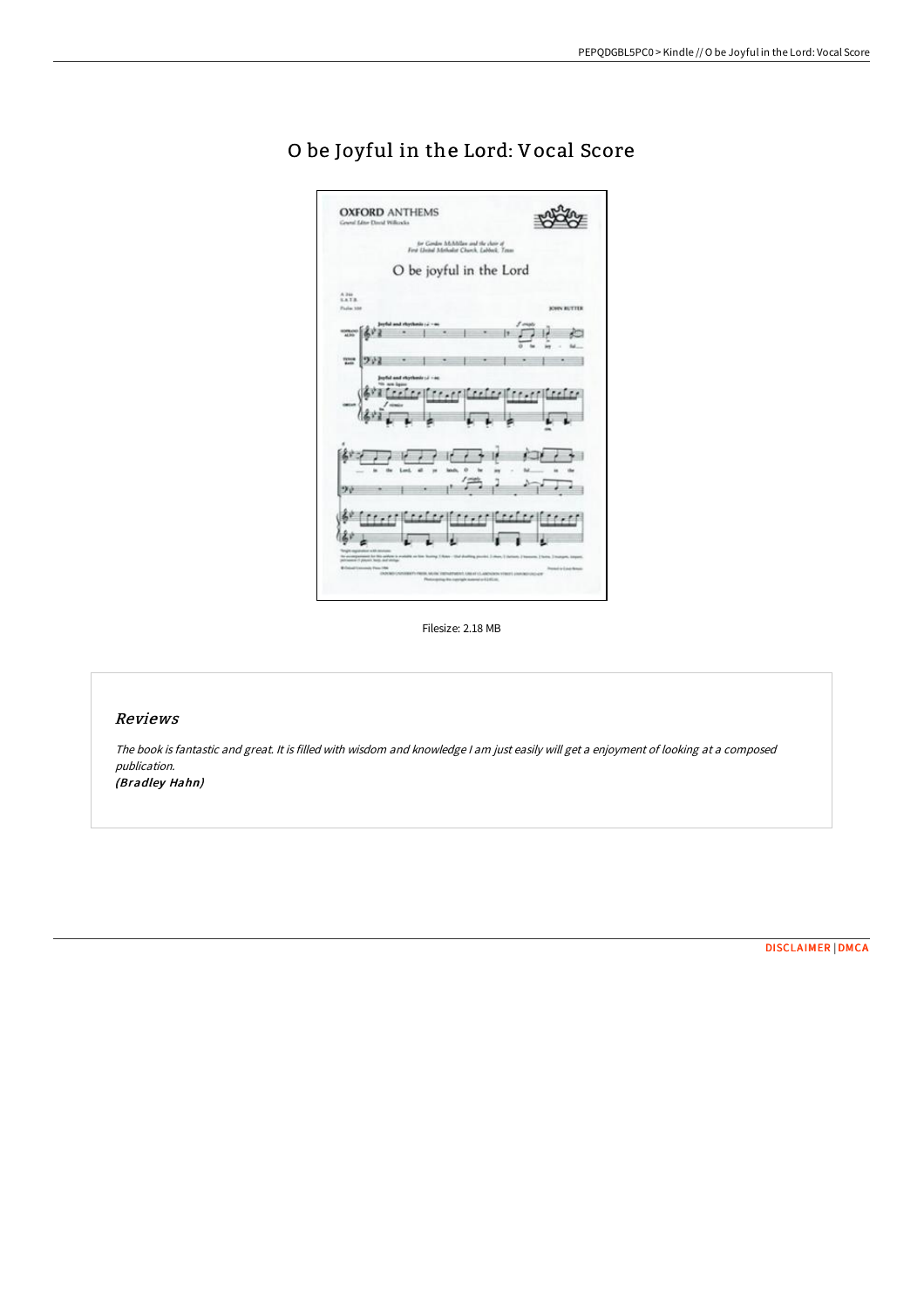## O BE JOYFUL IN THE LORD: VOCAL SCORE



Oxford University Press. Sheet music. Book Condition: new. BRAND NEW, O be Joyful in the Lord: Vocal Score, John Rutter, Suitable for SATB and organ or orchestra, this title includes words from "Psalm 100".

 $\Rightarrow$ Read O be Joyful in the Lord: Vocal Score [Online](http://techno-pub.tech/o-be-joyful-in-the-lord-vocal-score.html)  $\blacksquare$ [Download](http://techno-pub.tech/o-be-joyful-in-the-lord-vocal-score.html) PDF O be Joyful in the Lord: Vocal Score